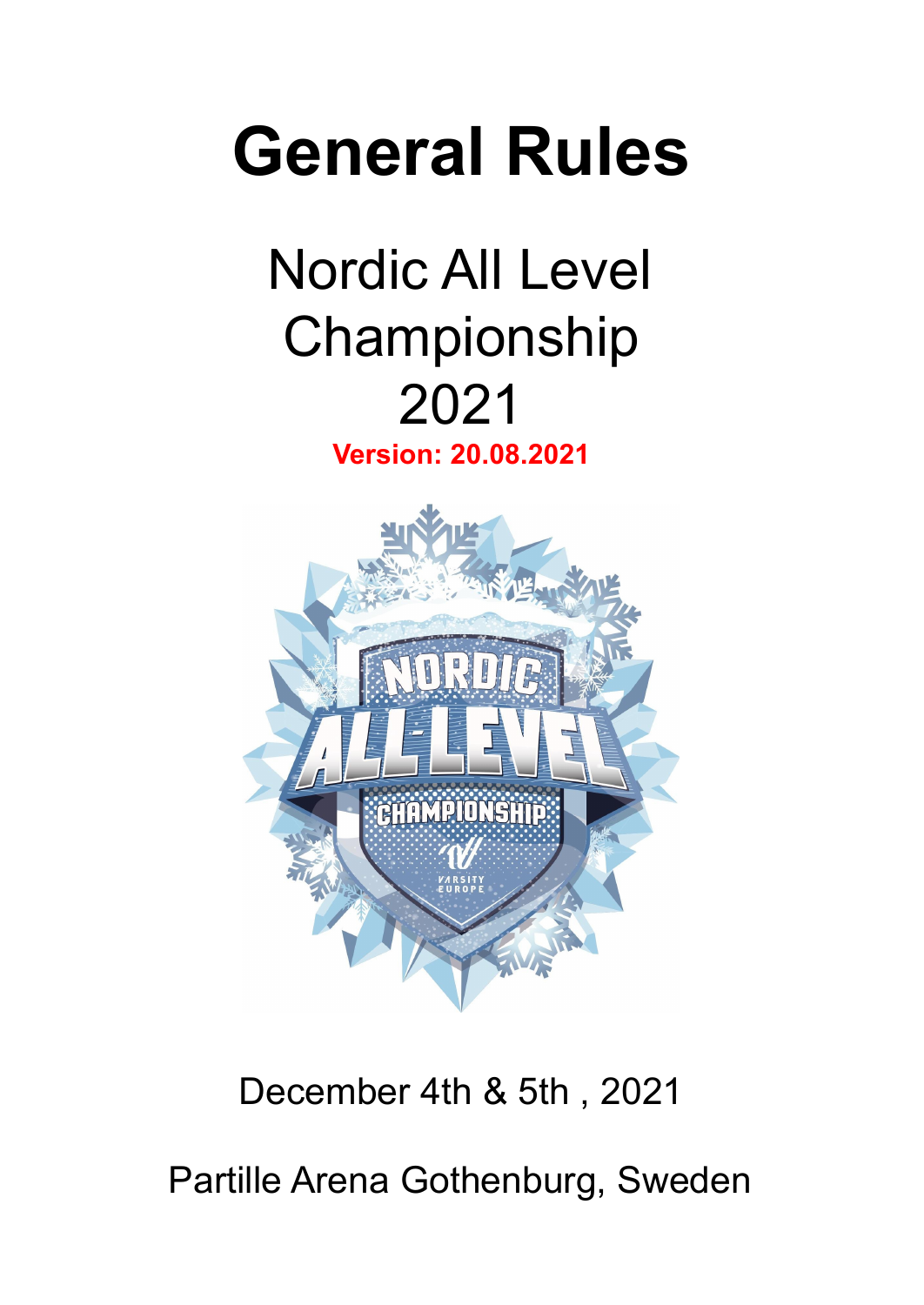#### **1. General Regulations**

The following rules and regulations apply for Nordic All Level Championship 2021, December 4th & 5th 2021 at the Partille Arena in Gothenburg, Sweden. The championship is organized and operated by the Varsity Brands Europe GmbH (www.varsity-europe.com).

#### **1.1 Registration**

The registration for the championship can only be made online through the booking portal of Varsity Europe on booking.varsity-europe.org . In order to register for the competition you need to create an account for your gym. Since there is only one account available for each gym, make sure to share the account infos with your coaches. The registration is completed by Varsity Europe receiving the full registration fee payment at their bank account. The registration for the championship is binding.

#### **Deadline for the registration is October 20 th , 2021**

Additional registrations for individuals whose team has already registered is possible up to 7 days before the start of the championship. Individual participants can cancel his or her participation until the final registration deadline of the competition. In this case 80% of the competition fees are retained. A cancellation after the final registration deadline of the competition is not possible. In this case no competition fees are retained. The number of the participating teams is limited. Therefore the registration will be confirmed by Varsity Europe if a participation is possible. Every participant has to be in the possession of a valid photo identification (e.g. passport, drivers license). This identification needs to be available at all times. Copies are fine. Every participant has to accept the rulebook and the general terms and conditions of the Nordic All Level Championship 2021. Otherwise the person can not participate in the championship.

All changes made after the registration deadline will be invoiced with a  $50,00 \in \mathfrak{p}$  processing fee per change (Exception: Simple name changes of individual participants). Changes of the category that the teams participates in will result in a  $100,00 \in \mathbb{C}$  changing fee.

#### **1.2 Qualification process to other championships**

The Nordic All Level Championship 2021 qualifies to three different US Based international Championships!

The **International UCA All Star Championship** attracts thousands of Cheerleaders in the All Star World to travel to Orlando in March and compete in Level 1-7.

The At Large Bid that can be won for the International UCA All Star Championship is valid for 2 years and can be won in the following categories.

- \* Peewee Cheer Level 2
- \* Junior Cheer Lvl 4 & 6 Allgirl & Coed
- \* Senior Cheer Lvl 6 & 7 Allgirl & Coed
- Senior Groupstunt Lvl 6 & 7– Allgirl & Coed
- \* Senior Partnerstunt Lvl 7- Coed

Dance Divisions have the chance to qualify for the **National Dance Team Championship** in Orlando Florida. After the results are set, all teams are grouped by European country. The team with the highest score in its country and division can make their way to the NDTC in Orlando. The qualification process is limited to all European countries. The bid is valid for 2 years.

This applies to the following categories:

- \* Junior Freestyle Pom / Jazz / Hip Hop
- \* Senior Freestyle Pom / Jazz / Hip Hop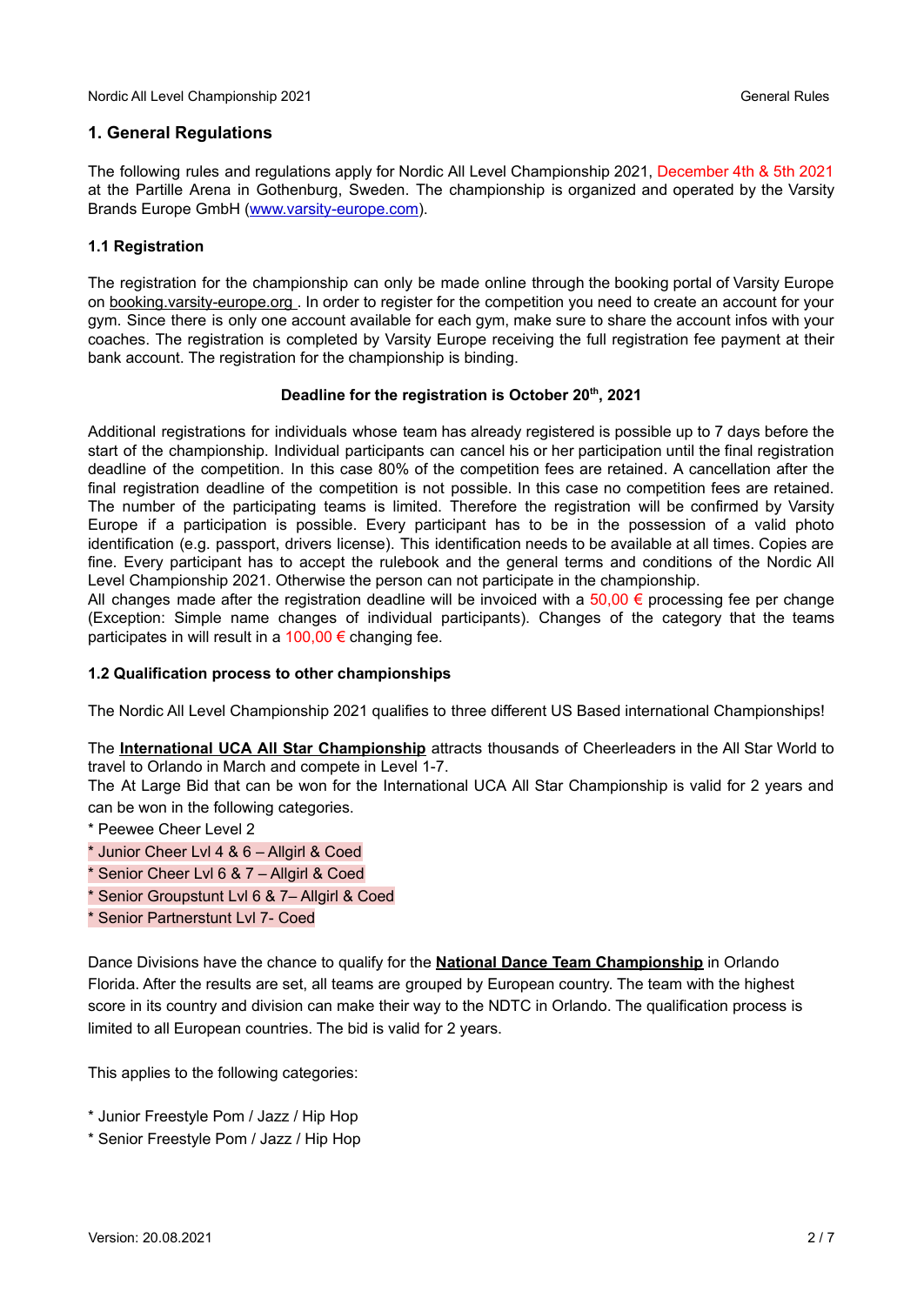The **SUMMIT 2022** is one of the most prestigious All Star Championships for Level 1-4 and is taking place right after Worlds week!

#### **PAID BIDs**

1 x Level 1 - 4

The highest scoring team in all Junior and Senior Level 1 - 4 divisions will receive the PAID Bid.

The PAID Bid includes accommodation & participation for up to 24 athletes and 2 coaches for 4 nights at the Disney´s All Star Resort.

#### **AT LARGE BIDs**

1 x The highest scoring team in all Level 1 divisions receives an AT LARGE Bid

1 x The highest scoring team in all Level 2 divisions receives an AT LARGE Bid

1 x The highest scoring team in all Level 3 divisions receives an AT LARGE Bid

1 x The highest scoring team in all Level 4 divisions receives an AT LARGE Bid

The division in which the PAID Bid winners are the highest scoring team, the second place will receive the AT LARGE Bid.

The listed Bids are only valid for The SUMMIT 2022. All winners will receive all information within 7 days after the event. The SUMMIT Bids are only eligible for European teams.

If a team wins a SUMMIT Bid that has already won one at a different competition, the Bid will go to the next highest scoring team.

Bid winners must compete in the according international divisions at The SUMMIT 2022 All information on The SUMMIT 2022 can be found on:

[www.varsity.com/all-star/competitions/end-of-season-events/the-summit/](https://www.varsity.com/all-star/competitions/end-of-season-events/the-summit/)

#### **Teams with any kind of age exception within the team are not eligible to win a bid!**

#### **1.3 Exceptions & Substitutes & Coed Divisions**

All exceptions regarding the age levels have to be applied for in writing and need to be approved by the event organizer. The number of exceptions per team depends on the category and the number of athletes.

#### **Substitutes**

Team divisions can register up to 5 substitutes.

Group stunts divisions: up to 2 substitutes per team.

Partner Stunt division: up to 2 substitutes per couple (if 2 substitutes are registered then one must be male and one female athlete).Partner stunt couple division must have one male and one female athlete.

#### **Coed Divisions**

In Coed divisions at least one male athlete must be participating on the team.

No male athletes are allowed in All Girl divisions.

Small Coed Divisions can have a maximum of 4 male athletes.

Large Coed Divisions need to compete with at least 5 male athletes.

#### **1.4. Cross-overs**

Each athlete may only compete in one team in the specific division. Cross-overs to other divisions are allowed at the coaches' discretion as scheduling conflicts are likely to occur.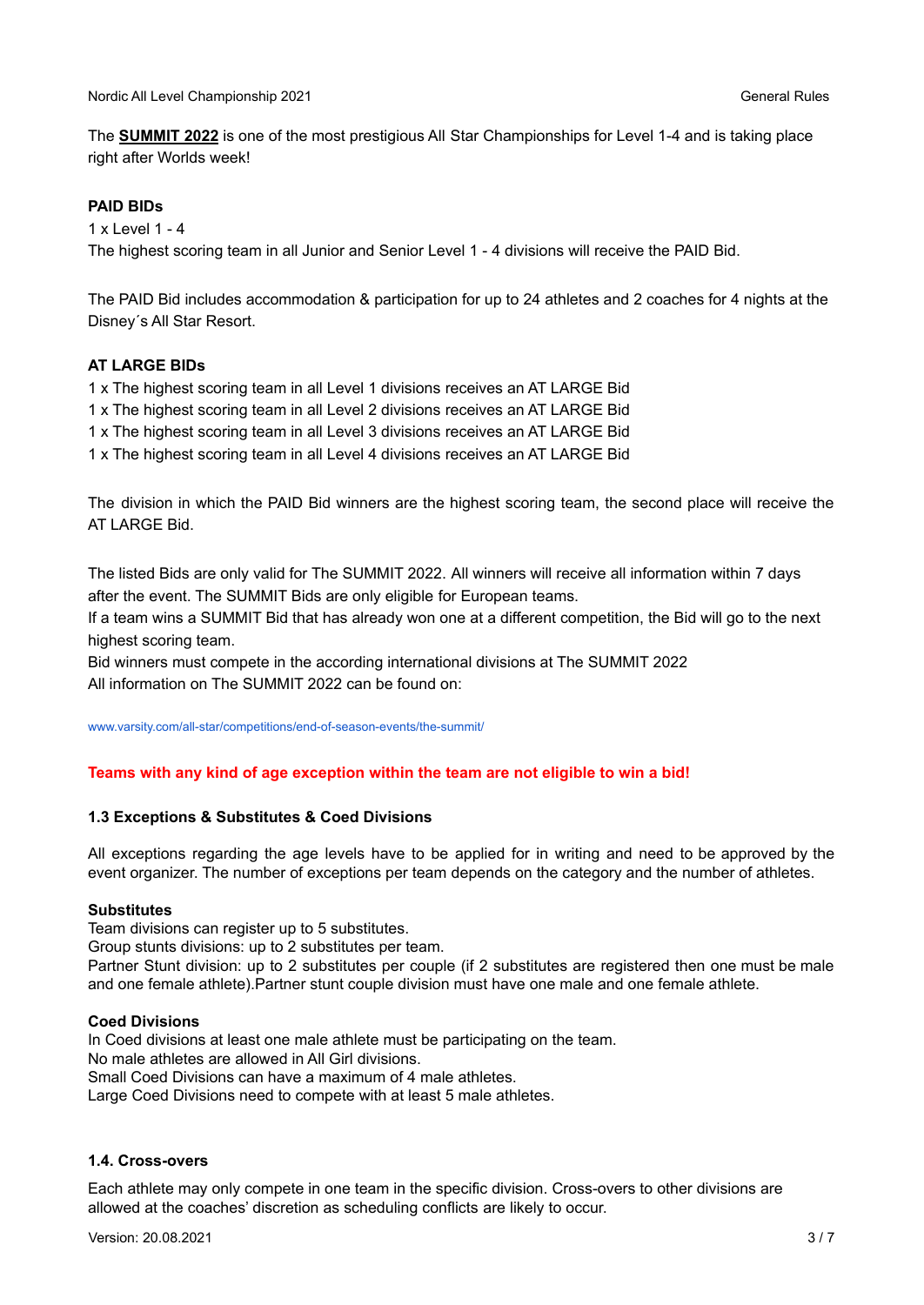Each athlete may only compete in one age group. Cross-over to an other age group is not allowed.

#### **1.5 Time of the routine**

**A. Team Cheerleading:** Maximum two minutes, thirty seconds (2:30)

**B. Group Stunt / Partner Stunt:** Maximum one minute (1:00)

**C. Team Dance:** Maximum two minutes, thirty seconds (2:30)

#### **1.6 Music / Entrances**

1. Every effort should be made to ensure that the lyrics of the music are appropriate for all audience members.

2. Timing will begin with the first choreographed movement or note of the music and end with the last choreographed movement or note of music whichever comes last.

3. If a team exceeds the time limit, a penalty will be assessed for each violation. One (1) point deduction for 5-10 seconds and three (3) point deduction for 11 seconds and over per judge.

4. Because penalties are severe, it is recommended that all teams time their performance several times prior to competition and leave several seconds cushion to allow for variations in sound equipment.

5. Each team must have a coach/representative to play their music. This person is responsible for bringing the music to the music table and pushing "play" and "stop" for the team.

6. The music files of each team need to be uploaded up until 2 weeks prior to the event.

#### **Please follow these steps to upload your music:**

- 1. Log in to your account on booking.varsity-europe.org
- 2. Click on the Tab named "REGISTRATION" on the upper right
- 3. Click on "REGISTER" on the very left side

4. Choose the competition you´d like to upload the file for. (You would need to be registered to this competition already)

- -> See under "My Team registrations" the column "Files"
- -> Click on "Music"
- 5. Click on "ADD FILE" and choose the according file from your hard drive.
- 6. Click on "SAVE"

The music files need to be labelled as the following example shows:

Walk On Music: A / Routine Music: B / Walk Off Music: C

Event\_Letter\_Teamname\_Division

Example:

#### **NALC21\_A\_VARSITYAllstars\_SC6 → Walk On Music NALC21\_B\_VARSITYAllstars\_SC6 → Routine Music NACL21\_C\_VARSITYAllstars\_SC6 → Walk Off Music**

All Music must be uploaded as a MP3 file. For emergency cases Varsity Europe recommends bringing all music as mp3 and audio format with you!

7. In order to keep the competition running on time, teams must enter the performance floor as quickly as possible. Teams will have limited time to enter the floor and start their routine. Elaborate choreographed entrances will not be allowed.

8. To enter and exit the performance floor the teams have the opportunity to send in Walk on / Walk Off music files. They should not be longer than 20 seconds. Varsity Europe may decide not to play walk on / walk off files due to time restrictions. Sending in entire songs with informationen from which second to play the track is not eligible and can't be played.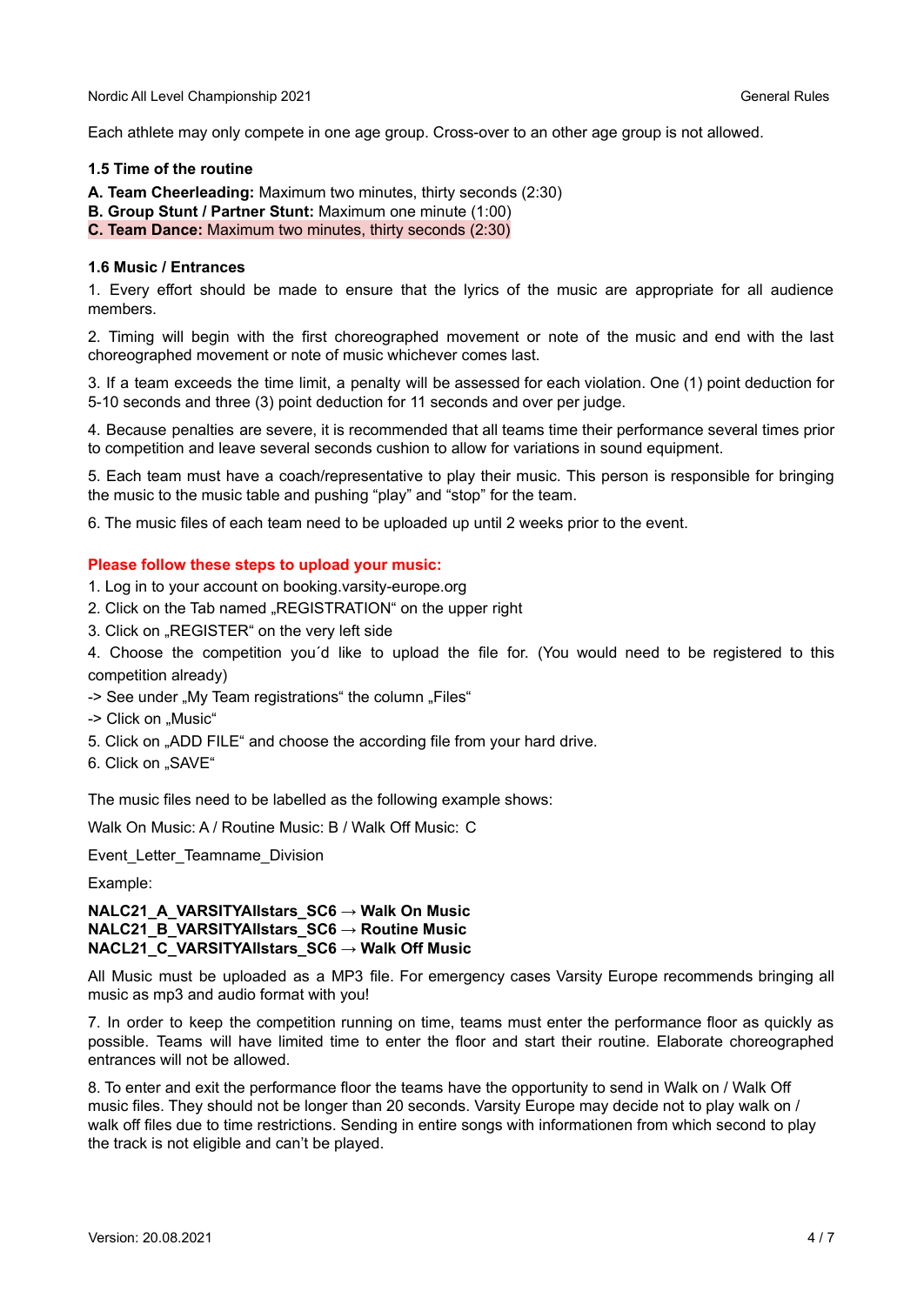#### **1.7 Performance Surface**

**- Cheerleading:** Foam Block Floor (same attributes as Spring floor), standard foam mat surface - 7 matts with 2m x 14m. With a surface area of 14 meters x 14 meters.

**- Stunts:** Foam Block Floor (same attributes as Spring floor), standard foam mat surface - 7 matts with 2m x 14m . With a surface area of 14 meters x 14 meters.

**- Dance:** Foam Block Floor (same attributes as Spring floor), Marley Dance floor surface. With a surface area of 14 meters x 14 meters - 7 matts with 2m x 14m .

No penalty for stepping outside the area.

#### **1.8 How to handle procedural questions**

**A. Rules & Procedure** - Any questions concerning the rules or procedures of the competition will be handled exclusively by the advisor / coach of the team and will be directed to the Competition Director. Such questions should be made prior to the team's competition performance.

**B. Performance** - Any questions concerning the team's performance should be made to the Competition Director immediately after the team's performance and/or following the outcome of the competition.

#### **1.9 Sportsmanship and Disqualifications**

All participants agree to conduct themselves in a manner displaying good sportsmanship throughout and following the championship. The coach and / or gym owner of each team is responsible for seeing that team members, coaches, parents and any other persons affiliated with the team conduct themselves accordingly. Severe cases of unsportsmanlike conduct are grounds for disqualification.

Further specified points that can lead to a disqualification are:

- Assaults or insults to the judges, officials, participants, visitors
- Competing of a non-registered person
- Violation of the anti-doping-decree
- Violation of age requirements
- Unsportsmanlike conduct

#### **1.10 Interruption of the Performance**

#### **A. Unforeseen Circumstances**

1. If, in the opinion of the competition officials, a team's routine is interrupted because of failure of the competition equipment, facilities, or other factors attributable to the competition rather than the team, the team affected should stop the routine.

2. The team will perform the routine again in its entirety, but will be evaluated only from the point where the interruption occurred. The degree and effect of the interruption will be determined by the competition officials.

3. If a team needs to re-perform a routine but fails to do the routine in its entirety, then this team will receive a score based on the lower level performance.

#### **B. Fault of Team**

1. In the event a team's routine is interrupted because of failure of the team's own equipment, the team must either continue the routine or withdraw from the competition.

2. The competition officials will determine if the team will be allowed to perform at a later time. If decided by officials, the team will perform the routine again in its entirety, but will be evaluated only from the point where the interruption occurred.

3. If a team needs to re-perform a routine but fails to do the routine in its entirety, then this team will receive a score based on the lower level performance.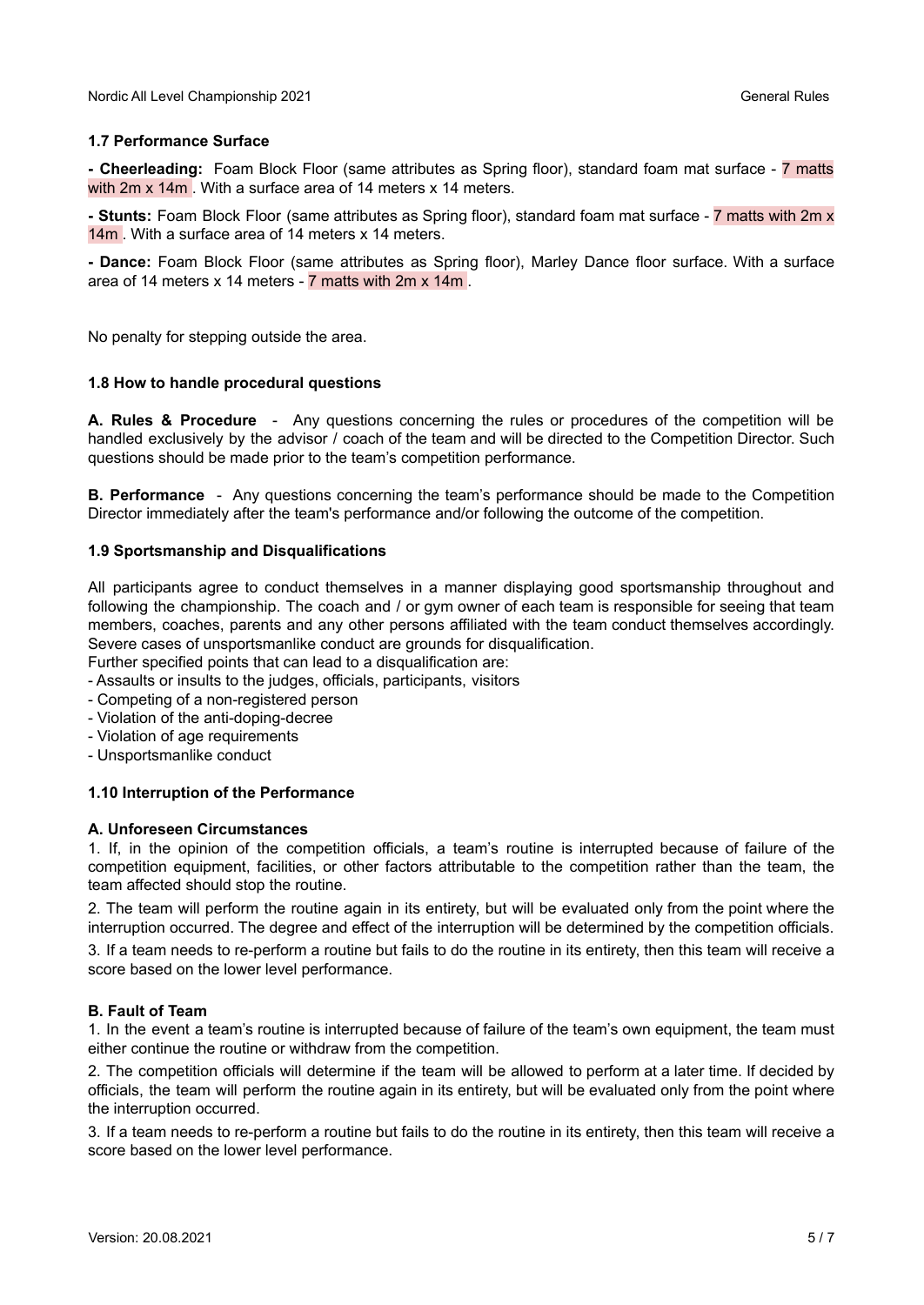#### **C. Injury**

1. The only persons that may stop a routine for injury are: a) competition officials, b) the advisor / coach from the team performing or c) an injured individual.

2. The competition officials will determine if the team will be allowed to perform at a later time. If the competition officials allow a routine to be performed at a later time, the spot in the schedule where the re-performance is to take place is at the sole discretion of competition officials. The team may perform the routine again in its entirety, but will be evaluated ONLY from the point where the interruption occurred.

3. If a team needs to re-perform a routine but fails to do the routine in its entirety, then this team will receive a score based on the lower level performance.

4. The injured participant that wishes to perform may not return to the competition floor unless:

**a.** The competition officials receive clearance from, first, the medical personnel attending to that participant, the parent (if present) AND THEN the head coach/advisor of the competing team.

**b.** If the medical personnel do not clear the participant, the participant can only return to the competition if a parent or legal guardian in attendance signs a return to participation waiver.

**c.** In the event of a suspected concussion / head injury, the participant cannot return to perform without clearance from a medical professional, even with a waiver from a parent or legal guardian.

#### **1.11 Interpretations and / or Rulings**

Any interpretation of any aspect of these Rules and Regulations or any decision involving any other aspect of the competition will be rendered by Varsity Europe and their judges. The judges will render a judgment in an effort to ensure that the competition proceeds in a manner consistent with the general spirit and goals of the competition. If the interpretation needs to be made during an ongoing competition, it is made together by those jury members present and the Head Judge.

#### **1.12. Disqualification**

Any team that does not adhere to the terms and procedures of these "Rules and Regulations" will be subject to disqualification from the competition, will automatically forfeit any right to any prizes or awards presented by the competition, and may also forfeit the opportunity to participate the following year.

#### **1.13. Scores and Rankings**

Individual score sheets are for the exclusive use of each particular judge. Each judge has the responsibility and authority to review and submit his or her final scores and rankings prior to the final tally of the scores for all teams. Scores and rankings will be available only to coaches or captains at the conclusion of the competition. No scores or rankings will be given over the telephone. After each round of competition, teams will receive the judges' score sheets as well as their score and the top score in the group. In addition, teams will receive a ranking sheet with the names and scores of the teams' final placement.

#### **1.14. Finality of Decisions**

By participating in this championship, each team agrees that judges' decisions are final and will not be subject for review. Each team acknowledges the necessity for the judges to make prompt and fair decisions in this competition and each team therefore expressly waives any legal, equitable, administrative or procedural review of such decisions.

#### **1.15. Appearances, Endorsement and Publicity**

All teams winning titles or awards agree to have all appearances, endorsements and publicity approved by Varsity Europe.

#### **1.16 General Safety Guidelines**

**1.** All teams need to be overseen during the time of competition by a qualified coach or other official of the club.

**2.** Coaches need to ensure that all aspects of the routine are mastered by the team members.

**3.** All teams, coaches and officials need to have a safety plan in case of injuries..

**4.** Athletes and Coaches are not allowed to be under the influence of alcohol or any other legal or illegal